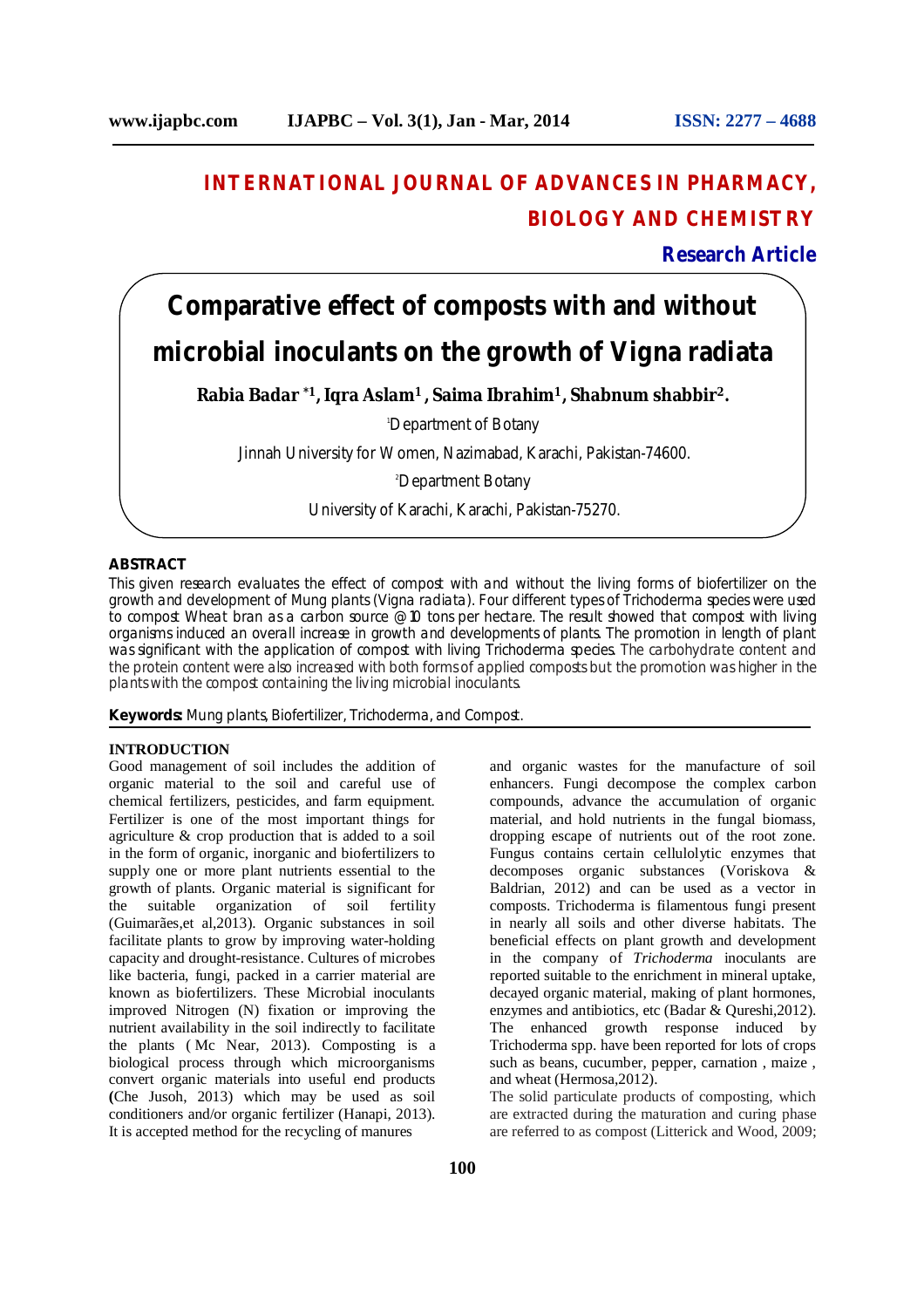Paulin and O'Malley, 2008). Despite these definitions, the term composting and compost remain fairly ambiguous as compost has also been used to refer to end-products of other biological processes such as fermentation ( Lwin & Ranamukhaarachchi, 2006) as well as to products extracted before the maturity and curing phase of the composting process (St. Martin and Braithwaite, 2012).

Composting has turn into a traditional method for the recycling of organic wastes for the manufacture of soil enhancers. It restricts environmental contamination and soil degradation, diminish land filling of wastes and limits greenhouse gas emissions (Pare´ *et al*., 1998). The fungi decay the complex carbon compounds, get better the addition of organic matter which simply do they physically bind soil particles into aggregates, but they are an vital food source for other organisms in the food web. Fungus, as it contains certain cellulolytic enzymes that decomposes organic matter, can be used as a vector in composts. So, it breaks down the carbon source and been reported to have positive effects on plant growth and development.

#### **MATERIALS AND METHOD**

# **Collection and Isolation of fungi Samples for the composting:**

Fungi was collected from different areas of Karachi and Malir district and isolated from root samples of plants on potato dextrose agar that in addition contained antibiotics *viz.,* penicillin (100,000unit/liter) and streptomycin (0.2g/liter) to reduce the growth of gram-positive and negative bacteria (Aneja, 1993)). Known test fugal pathogens and test fungus were made separated, isolated on PDA slants for further use. Microbial inoculation was prepared by shaking 50ml of PDA (potato dextrose agar) broth with  $1 \text{ cm}^2$  of Trichoderma (Abd-Alla & Omer, 2001) separately for each fungal species. The microbial mixture was use for composting of Wheat Bran as Carbon source.

#### **Experimental Procedure:**

Experimental treatments were divided into two groups (Table.1). Each treatment had three replicates. First set contained composted material with living Trichoderma species. In  $2<sup>nd</sup>$  set, the compost was kept in oven at  $100^0$ C, so the Trichoderma were dead and used as without living Trichoderma. Compost was added to the soil in a ratio of 10 ton/ha. After a month treated plants were uprooted and final height (root and shoot length) and weights (fresh and dry weight) were calculated. Total carbohydrate and total protein was determined by using method of Yemm and Willis, 1956 and Lowry's 1951 method respectively.

Total phosphorous was estimated by Ashraf et al, 1992 method.

# **ANALYSIS OF DATA**

The data was analyzed by using variance and standard deviation tests through SPSS 16 (version 4). The differences were considered significant at  $p<0.05$ when treatments' mean compared with control.

# **RESULTS AND DISCUSSIONS**

The composted wheat bran without Trichoderma sp. showed enhancement of root length in the range of 15% to 17% over control, but in comparison with living Trichoderma sp. which was up to  $27\%$  (Fig.1). Application of composted wheat bran without Trichoderma sp. had the positive effect on the shoot length upto 27% over control. This positive effect was less than the promotion in the shoot length treated with composted wheat bran with Trichoderma sp which was 29% (Fig.2). Along with revelation of diverse antifungal mechanisms of Trichoderma the ability to promote plant growth, to increase plant height, leaf area and dry weight were perceived ( Pintarić,*et al.,*2013).

Composted wheat bran with Trichoderma species showed upto 107% increase in fresh biomass over control plants (Table.2).*Trichoderma viride in* combination with organic amendments had been known to produce growth hormones, which eventually boost the plant vigor **(** Shamalie *et al*., 2011). Treatment with both groups of composts had an almost equal promotion on the fresh weight over control (Table.2).The increase in dry weight due to the application of compost without Trichoderma species was up to 233% over control, while treatment with Trichoderma sp. increase the dry weight upto 241% (Table.2).Wheat bran (WB) reported as a medium for the development of *T.harzianum* and carrier for the similar fungus which on utilization begin efficient in declining the *Phythiumsp* causing damping off infection in pea, tomato, cucumber, etc(Sivan *et al.,* 1984).

Table 3 showed that, compost without Trichoderma species had positive effect on carbohydrate content up to 134% over control but was less than the promotion with living Trichoderma species treated plants, which was up to 175%. It was furthermore observed that composting of food wastes (rice husk and wheat bran) with preferred microbial management better their total carbohydrate and total protein contents which could give as superior source of carbon and nitrogen respectively and may facilitate to re-establish or develop the fertility of degraded soil or soil. Studies proved that well processed organic material or compost can give tremendous supply of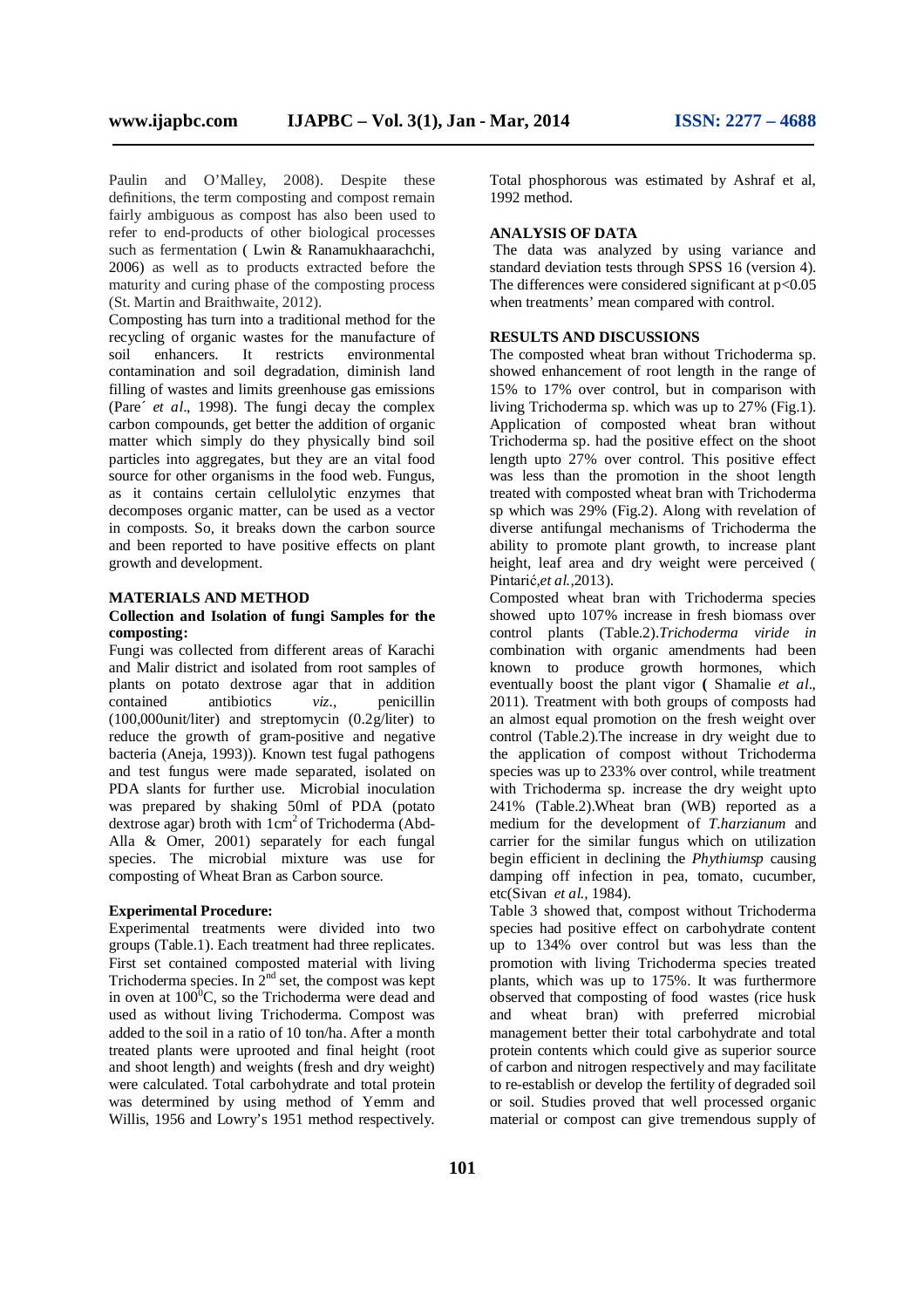food and vigor for innate micro flora chiefly rhizosphere proficient one (Bunemann *et al.,* 2006; Fuchs *et al.*, 2008). Similarly, application of compost without Trichoderma species had a promotion on the protein content over control. This is much less than the promotion caused by the compost with living Trichoderma species treatments. T.hamatum and Rhizobium sp individually increased carbohydrate and crude protein contents at 60th day of germination of V.mungo (Badar & Qureshi, 2012). The increase in phosphorous content due to the application of compost without Trichoderma species was up to

200% over control, which was less than the compost with living Trichoderma species application (up to 237%). It is as same as many studies confirmed that treatment with effective microorganisms (EM) increased the mineral content of composted waste materials (Shalaby, 2011). Plant growth promoting activity of T. harzianum was well documented for its phosphate and micronutrient solubilization. Altmare *et al*. (1999) have reported that in-cooperation of *Trichoderma* increase phosphate solubility and the availability of micro nutrients in the soil and it could promote growth of the plants.

|  |  |  |  |  |  |  | Table: 1 Treatments used for the preparation of compost. |  |  |
|--|--|--|--|--|--|--|----------------------------------------------------------|--|--|
|--|--|--|--|--|--|--|----------------------------------------------------------|--|--|

| S.No           | Code         | <b>TREATMENTS</b>                  |  |  |
|----------------|--------------|------------------------------------|--|--|
|                | Control      | Untreated                          |  |  |
| 2              | <b>JUF2L</b> | Compost 1 with Trichoderma sp-1    |  |  |
| 3              | JUF3L        | Compost 2 with Trichoderma sp-2    |  |  |
| $\overline{4}$ | JUF4L        | Compost 3 with Trichoderma sp-3    |  |  |
| 5              | JUF5L        | Compost 4 with Trichoderma sp-4    |  |  |
| 6              | $JU$ $F2D$   | Compost 5 without Trichoderma sp.1 |  |  |
| $\overline{7}$ | <b>JUF3D</b> | Compost 6 without Trichoderma sp.2 |  |  |
| 8              | <b>JUF4D</b> | Compost 7 without Trichoderma sp.3 |  |  |
| 9              | <b>JUF5D</b> | Compost 8 without Trichoderma sp.4 |  |  |

| <b>Table: 2</b> | Effect of compost with Trichoderma species and without Trichoderma species |
|-----------------|----------------------------------------------------------------------------|
|                 | on fresh and dry weight of mung plants                                     |

| S.NO.          | <b>TREATMENTS</b> | <b>FRESH WEIGHT</b>       | (cm)        | <b>DRY WEIGHT</b>         | (cm)        |
|----------------|-------------------|---------------------------|-------------|---------------------------|-------------|
| 1              | Control           | $0.82^{\text{L}}$ ±0.16   | (0)         | $0.12^{\dagger} \pm 0.02$ | (0)         |
| $\overline{2}$ | <b>JUF2L</b>      | $1.42^e \pm 0.20$         | $(+73.17)$  | $0.22^e \pm 0.05$         | $(+83.33)$  |
| 3              | <b>JUF3L</b>      | $\overline{1.25}^9$ ±0.02 | $(+52.43)$  | $0.32^c \pm 0.05$         | $(+166.66)$ |
| $\overline{4}$ | <b>JUF4L</b>      | $1.33^{t}$ ±0.69          | $(+62.19)$  | $0.41^{b}$ ±0.29          | $(+241.66)$ |
| 5              | <b>JUF5L</b>      | $1.70^{b}$<br>±0.17       | $(+107.31)$ | $0.34^c$ ±0.06            | $(+183.33)$ |
| 6              | <b>JUF2D</b>      | $1.24^9$ ±0.11            | $(+51.21)$  | $\overline{0.21^e}$ ±0.01 | $(+75)$     |
| $\overline{7}$ | <b>JUF3D</b>      | $1.70^{b}$<br>±0.29       | $(+107.31)$ | $0.40^{b}$<br>±0.08       | $(+233.33)$ |
| 8              | <b>JUF4D</b>      | $1.65^{\circ}$ ±0.50      | $(+101.21)$ | $0.34^c$ ±0.17            | $(+183.33)$ |
| 9              | <b>JUF5D</b>      | $1.50^{\circ}$ ±0.27      | $(+82.92)$  | $0.34^{\circ}$ ±0.12      | $(+183.33)$ |

Value in parenthesis showed percent increase and decrease (+/-) over control. Values with + showed standard deviation of mean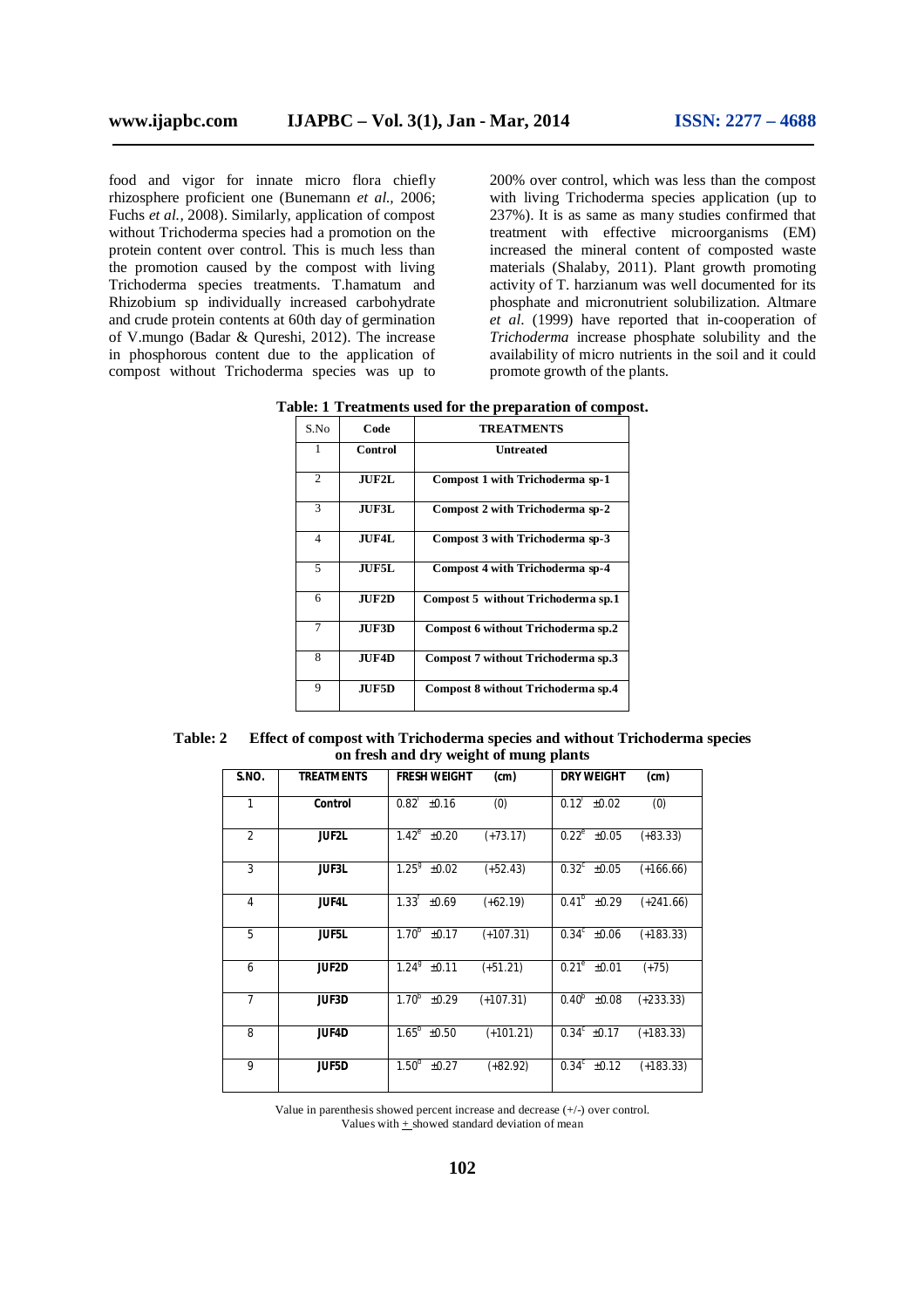| S.NO.          | <b>TREATMENTS</b> | <b>CARBOHYDRATE</b>                      | <b>PROTEIN</b><br>$(\mu \text{mole/cm})$   | <b>PHOSPHOROUS</b><br>$($ %)               |
|----------------|-------------------|------------------------------------------|--------------------------------------------|--------------------------------------------|
|                |                   | $(\mu \text{mole}/\text{gm})$            |                                            |                                            |
| $\mathbf{1}$   | Control           | $1.90^1 \pm 0.18$                        | $1.12^{k}$<br>$\pm 0.38$                   | $0.08^{\rm f}$<br>$\pm 0.05$               |
|                |                   |                                          |                                            |                                            |
| $\overline{c}$ | <b>JUF2L</b>      | $2.93^{\circ}$ ±1.09 (54.21)             | $2.02^e \pm 0.69$<br>(80.35)               | $0.27^{\circ}$<br>(237.5)<br>$\pm 0.08$    |
|                |                   |                                          |                                            |                                            |
| 3              | <b>JUF3L</b>      | $3.11^h$ ±0.53 (63.68)                   | $2.03^e$<br>(81.25)<br>$\pm 0.61$          | $\overline{0.28^c}$ ±0.20<br>(250)         |
|                |                   |                                          |                                            |                                            |
| 4              | <b>JUF4L</b>      | $3.10^h$ ±1.08 (63.15)                   | $2.70^{b}$<br>$\pm 1.06$<br>(141.07)       | 0.21 <sup>d</sup><br>$\pm 0.05$<br>(162.5) |
|                |                   |                                          |                                            |                                            |
| 5              | <b>JUF5L</b>      | $5.24^a \pm 2.54$ (175.78)               | $\overline{2.14^d}$ ±0.55<br>(91.07)       | 0.21 <sup>d</sup><br>$\pm 0.04$<br>(162.5) |
|                |                   |                                          |                                            |                                            |
| 6              | <b>JUF2D</b>      | $3.12^h$ ±1.12 (64.21)                   | $1.97^{\text{t}}$<br>$\pm 0.91$<br>(75.89) | 0.20 <sup>d</sup><br>$\pm 0.12$<br>(150)   |
|                |                   |                                          |                                            |                                            |
| 7.             | <b>JUF3D</b>      | $4.01^d$ ±2.65 (111.05)                  | $\overline{2.02^e}$ ±1.56<br>(80.35)       | $\overline{0.14^e}$ ±0.01<br>(75)          |
|                |                   |                                          |                                            |                                            |
| 8.             | <b>JUF4D</b>      | $4.46^b$ ±2.49<br>(134.73)               | 1.73 <sup>h</sup><br>$\pm 1.19$ (54.46)    | $0.24^c$ $\pm 0.12$<br>(200)               |
|                |                   |                                          |                                            |                                            |
| 9.             | <b>JUF5D</b>      | $4.22^{\circ}$<br>$\pm 1.48$<br>(122.10) | $1.85^{8}$<br>$\pm 0.76$<br>(65.17)        | $0.24^c \pm 0.13$<br>(200)                 |
|                |                   |                                          |                                            |                                            |

**Table: 3 Effect of compost with Trichoderma species and without Trichoderma species on biochemical parameters of mung plants.** 

Value in parenthesis showed percent increase and decrease (+/-) over control. Values with  $+$  showed standard deviation of mean



**Fig.1**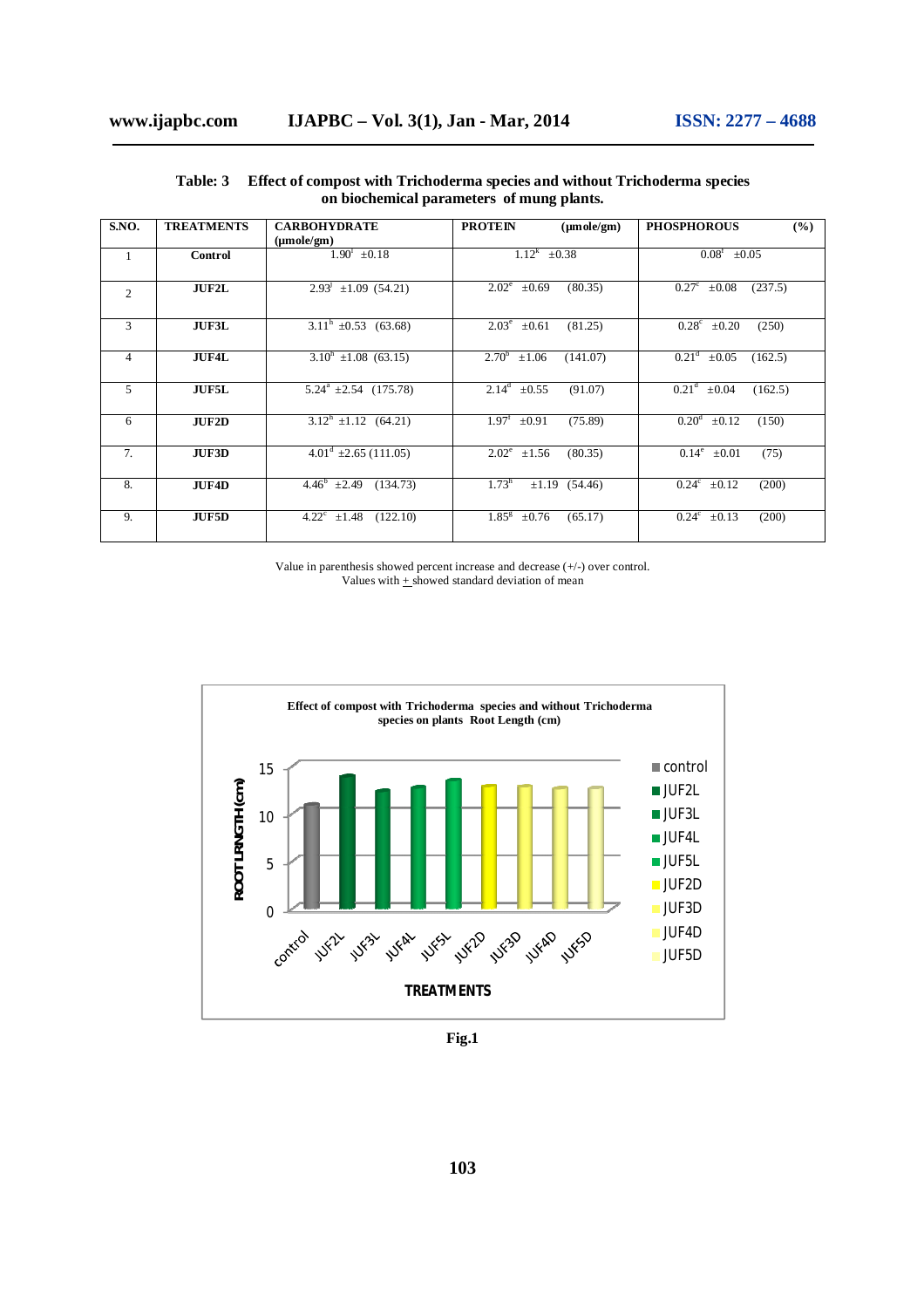

Fig.2

#### **REFERENCES**

- 1.Guimarães, DV, Silva Gonzaga, MI, Silva, TO, Silva, TL, Silva Dias, N, Silva Matias, MI, Soil organic matter pools and carbon fractions in soil under different land uses. Soil and Tillage Research, 2013; Volume 126, Pages 177–182.
- 2. McNear Jr, D H, The Rhizosphere Roots, Soil and Everything In Between. Nature Education Knowledge. 2013; 4(3):1.
- 3. Che Jusoh, ML, Abd Manaf, L and Abdul Latiff, P, Composting of rice straw with effective microorganisms (EM) and its influence on compost quality. Iranian Journal of Environmental Health Science & Engineering, 2013; 10:17. doi:10.1186/1735-2746-10-17.
- 4. Hanapi,SZ, Awad, HM, Imranudin, S, Ali, S, Sarip, SHM, Sarmidi, MR and Aziz,R, Agriculture wastes conversion for biofertilizer production using beneficial microorganisms for sustainable agriculture applications. Malaysian Journal of Microbiology, 2013; Vol 9(1) 2013, pp. 60-67.
- 5. Voriskova J & Baldrian P, Fungal community on decomposing leaf litter undergoes rapid successional changes. ISME J, 2012; 7: 477–486. doi: 10.1038/ismej.2012.116.
- 6. Badar,R and Qureshi, SA, Use of Trichoderma Hamatum Alone and in combination with rhizobial isolates as biofertilizers for improving the growth

 and strength of sunflower, J. basic Appl. Sci. Res., 2012; 2(6)6307-6314

- 7. Hermosa, R, Viterbo, A, Chet. I, and Monte, E, Plant-beneficial effects of Trichoderma and of its genes. Microbiology, 2012;158,17–25.
- 8.Litterick A, Wood M, The use of composts and compost extracts in plant disease control. In: Walters D, editor. Disease control in crops: Biological and environmentally friendly approaches. Oxford (UK): Wiley-Blackwell. 2009; p. 93–121.
- 9. Paulin B, O'Malley P, Compost production and use in horticulture. Bull. No. 4746. Perth (Australia): Department of Agriculture and Food, Government of Western Australia 2008.
- 10.Lwin M, Ranamukhaarachchi SL, Development of biological control of Ralstonia solanacearum through antagonistic microbial populations, Int. J. Agric. Biol. 2006; 8:657–660.
- 11. C.C.G. St. Martin and R.A.I. Braithwaite, Compost and compost tea: Principles and prospects as substrates and soil borne disease management strategies in soil-less vegetable production , J Biological Agriculture & Horticulture, 2012; Vol. 28.
- 12. Paré, T, Dinel, H, Schnitzer, M, Dumontet, S, Transformations of carbon and nitrogen during composting of animal manure and shredded